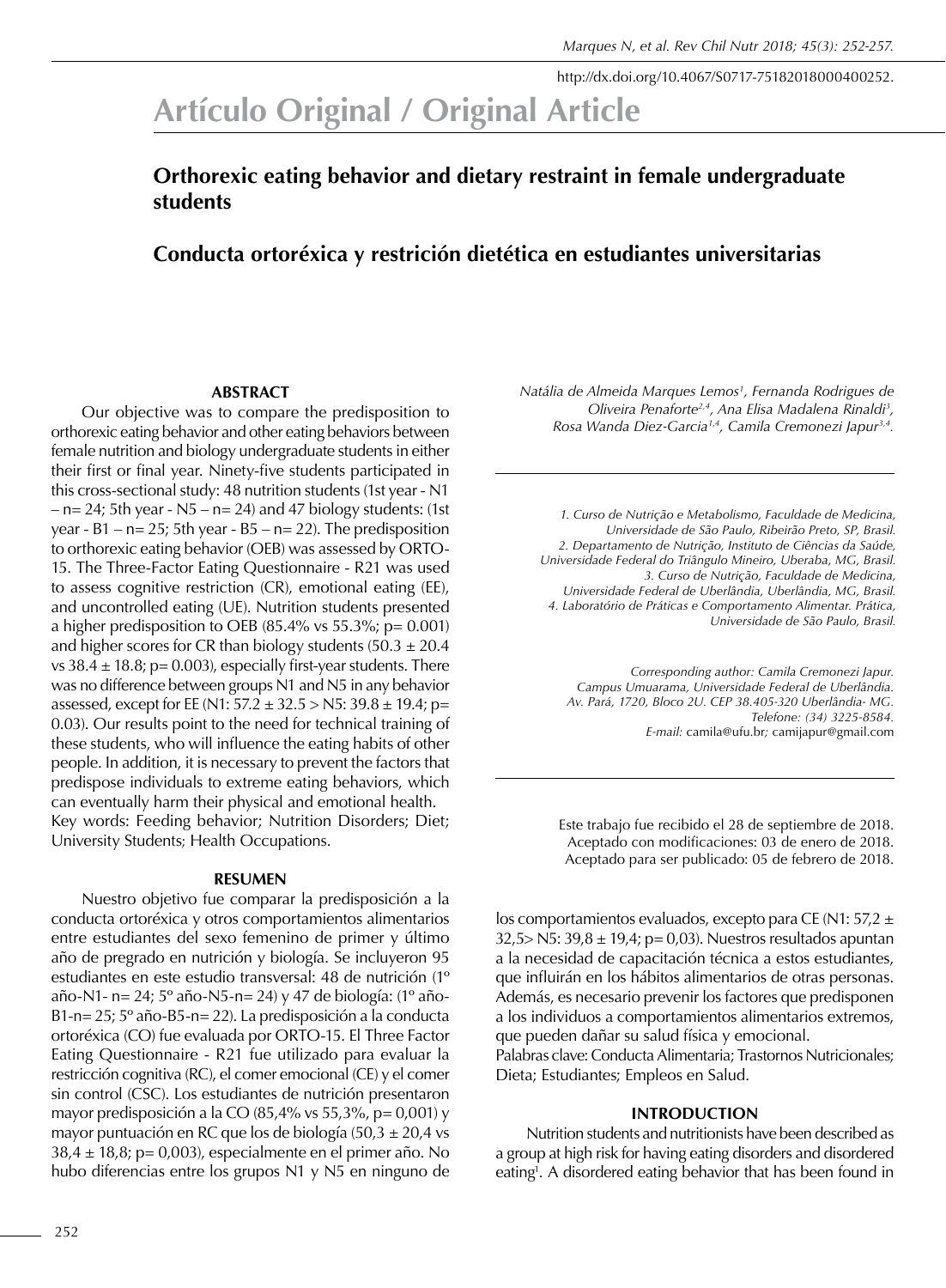this group is orthorexia nervosa $2,3$ .

Orthorexia nervosa is defined as an obsession with eating foods considered to be healthy, where an individual has a fixation on eating only healthy foods. This concept is not based only on the nutritional and microbiological composition of the food, but also considers the basic food material, the method of preparation, as well as the utensils and food conservation methods used. In addition, this concept encompasses individuals who are very restricted and demanding of themselves and others<sup>4</sup> , along with those who present specific behaviors, such as a need to have total control of a situation, the search for spirituality in culinary preparations and the identification with groups, for example, vegans, yogis<sup>5</sup>. The presence of this disordered eating is often not detected, because the search for healthy foods is socially accepted and is currently very much encouraged by the media and by health professionals<sup>6</sup>

Despite having characteristics of an eating disorder and the existence of some proposals in the literature for the definition of diagnostic criteria for orthorexia nervosa<sup>7,8</sup>, it is still not recognized as a disease by the Diagnostic and Statistical Manual of Mental Disorders - DSM-V9 or by the International Statistical Classification of Diseases and Health Related Problems - CID 1110.

Due to the importance of the topic, the limited literature focusing on orthorexia nervosa, and the fact that nutrition students are a risk group for the development of extreme eating behaviors this study is important. Nutrition students acquire knowledge concerning food composition, suffer pressure from society to maintain a healthy diet, and constantly need to be the "model" for other individuals with respect to health and physical appearance. All these factors can eventually affect eating behaviors in some way: on the one hand, in a positive sense, as healthy foods are being consumed, but on the other, opening the possibility of the development of an obsessive behavior in relation to healthy foods. The possibility therefore arises that the knowledge acquired over the period at the university and the focus on the biomedical model in nutrition courses may contribute toward the exacerbation of this behavior.

We hypothesized that nutrition students would present a higher frequency of acquired dietary restraint and a predisposition to orthorexic eating behavior compared to biology students, and that these characteristics would be more prevalent in students in their final year of studies, compared to first-year students. Therefore, the objective of the study was to compare the predisposition to orthorexic eating behavior and other eating behaviors between female first- and final-year undergraduate nutrition and biology students (intra- and inter-group comparisons).

#### **MATERIALS AND METHODS**

This cross-sectional study analyzed female students enrolled in two undergraduate majors at the University of Sao Paulo, Brazil: Nutrition and Metabolism (N) and Biology (B). All female students enrolled in 2014 in the first (Freshmen group – N1 and B1) or fifth/last year (senior group – N5 and B5) of the above-cited majors were invited to participate. We opted to include only female students because these courses are predominantly composed of

female individuals. Students over 45 years of age and/ or with any diagnosis of chronic disease were excluded.

The recruitment occurred at the beginning of the first semester of 2014; at the start of their studies, students had not been subject to any influence from university life or academic knowledge, and those from the fifth year were beginning their last year, which would culminate in their graduation, without having started their internships. This study used convenience sampling. The final sample was composed of all those who consented to participate in the study. The participation rate was 100% (24/24) in N1, 68.5% (24/35) in N5, 71.5% (25/35) in B1, and 92% (22/24) in B5.

The Ethics Committee for Research Involving Human Subjects approved this study (Working Document 520.003/2014), and all students read and signed the informed consent form. After signing the informed consent and before the application of the questionnaires, students were instructed on how they should complete the questionnaires and were given 10 to 20 minutes to fill them out. All the questionnaires were numbered so the students would not feel intimidated while filling them out. Furthermore, anthropometric measurements were taken.

#### **Sample characterization**

Age, marital status, and life habits (smoking, regular exercise, and regular use of diets aimed at losing weight – described here as dieting) were assessed. Nutritional status was classified by Body Mass Index (BMI)<sup>11,12</sup> Weight and height were measured using standardized methods<sup>13.</sup>

#### **Assessment of predisposition to orthorexic eating behavior**

The proposal underlying the questionnaire ORTO-15 is to identify the frequency of orthorexia nervosa. The questionnaire, originally from Italy, was created and validated by Donini et al.14,15, translated to Portuguese and adapted to the Brazilian culture by Pontes et al.<sup>16</sup>. Each question has four answer options (always, many times, few times, never) scored from 1 to 4. The total score can vary between 15 and 60 points. Predisposition to orthorexic eating behavior was established when total score was less than 40 points<sup>15,16</sup>.

#### **Assessment of eating behaviors**

The application of the Three-Factor Eating Questionnaire - R21 allows for the assessment of three different eating behaviors: 1. Cognitive restriction (CR- 6 items), characterized by a set of eating behaviors that involve obligations and prohibitions, aimed at reducing the caloric intake, and consequently, maintaining or losing weight (dietary restraint); 2. Emotional eating (EE- 6 items), which refers to the influence of self-esteem, mood, stress, and self-efficacy in food intake; and 3. Uncontrolled eating (UE- 9 items), which indicates a loss of self-control and exaggerated food intake, with or without hunger or organic necessity<sup>17,18</sup> This questionnaire is composed of 21 questions, and it was translated to Portuguese and validated<sup>19,20</sup>. The total score from each behavior (score of 0 to 100) was calculated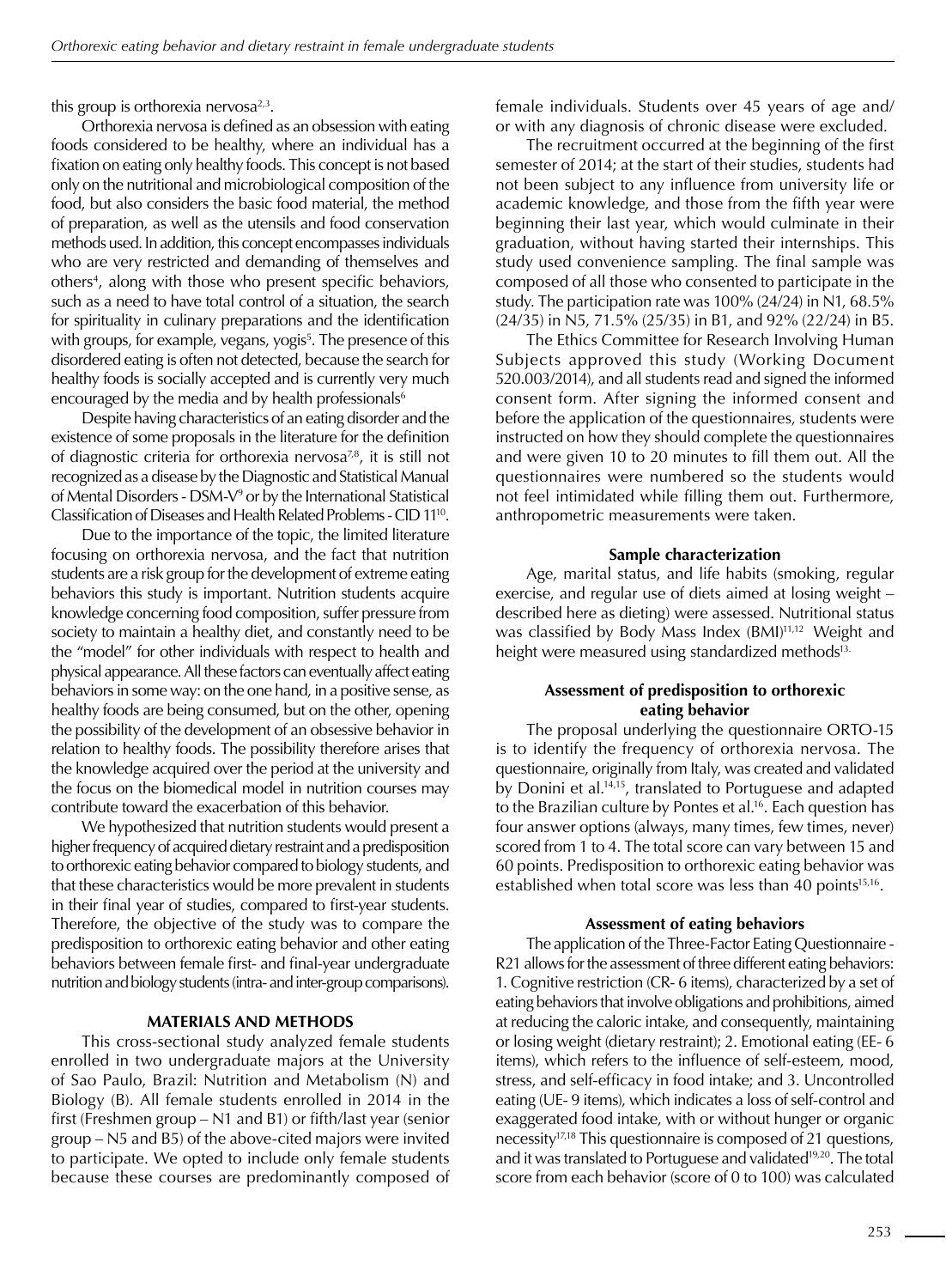using methods previously described<sup>17,21</sup>. Higher scores indicate more restraint, emotional and uncontrolled eating.

### **Statistical Analysis**

The normality of the variables was tested using the Shapiro-Wilk test. Categorical variables –nutritional status, marital status, dieting, physical exercise practice, and predisposition to orthorexic eating behavior– were described using relative frequency. BMI and age using the median and interquartile range (Q1;Q3), and the score for the variables that characterize eating behaviors – cognitive restriction, emotional eating, and uncontrolled eating – were described using the average and standard deviation.

Comparisons between courses (nutrition and biology) and years (1st year and 5th year), and between the years within each course, was performed using chi-square tests. The BMI and age comparison was performed using the Kruskal-Wallis test. The comparison of the average values of the variables characterizing eating behavior – cognitive restriction and emotional and uncontrolled eating – between the courses and years, and the years within each course, was performed using the student's t-test. The significance level adopted was 5%. All analyses were performed using Stata 12.0 SE.

## **RESULTS Sample characterization**

Ninety-five female students were evaluated, 48 nutrition students (24 from the first year – N1 and 24 from the fifth year – N5) and 47 biology students (25 from the first year  $- B1$  and 22 from the fifth year  $- B5$ ). The median (Q1;Q3) age was 21 (19;24) years for nutrition students, which was higher than age of biology students-20  $(18;21)$  years (p= 0.01). In the sample, 96.8% were single and 3.2% were in a stable relationship. BMI was similar between individuals in the two majors – nutrition:  $21.0$  (19.8;23.9) kg/m<sup>-2</sup> and biology: 21.8 (20.4;24.4) kg/m- ², p= 0.11. The majority of students were normal weight, and none were smokers. There was no statistical difference between the groups in relation to nutritional status (underweight, normal weight, overweight or obese). Nutrition students reported higher physical activity compared to biology students (68.7% vs 46.8%;  $p = 0.03$ ). However, comparing first and fifth year students within the same major and between the courses (first and fifth year), their frequency was similar. There was no statistical difference between the groups in relation to dieting, except N1, which presented higher percentages of dieting than B1 (66.7% vs  $36.0\%$ ; p= 0.03) (Table 1).

# **Orthorexic eating behavior**

Nutrition students presented higher frequency of predisposition to orthorexic eating behavior compared to biology students (85.4% vs 55.3%; p= 0.001). Among firstyear students, N1 students presented higher frequency of this behavior compared to B1 students (83.3% vs 48.0%; p= 0.01) (Table 2).

# **Eating behaviors**

Nutrition students presented higher scores than biology students for cognitive restriction (50.3  $\pm$  20.4 vs 38.4  $\pm$ 18.8; p= 0.003). This behavior was more evident in group N1 when compared to B1 (55.5  $\pm$  17.4 vs 32.4  $\pm$  16.1; p< 0.001), and in group B5 when compared to B1  $(45.2 \pm 19.7)$ 

|                   |                | <b>Groups</b>  |              |              |              |              |  |  |  |  |
|-------------------|----------------|----------------|--------------|--------------|--------------|--------------|--|--|--|--|
|                   | N <sub>1</sub> | N <sub>5</sub> | <b>Total</b> | B1           | <b>B5</b>    | <b>Total</b> |  |  |  |  |
|                   | $(n=24)$       | $(n=24)$       | $(n=48)$     | $(n=25)$     | $(n=22)$     | $(n=47)$     |  |  |  |  |
| BMI $(kg/m-2)^1$  | 20.6           | 21.6           | 21.0         | 21.5         | 22.5         | 21.8         |  |  |  |  |
|                   | (19.8; 23.8)   | (19.9;23.9)    | (20.0; 24.0) | (20.0; 23.7) | (21.1; 24.4) | (20.4; 24.4) |  |  |  |  |
| Underweight (%)   | 8.3            | 12.5           | 10.4         | 8.0          | $\Omega$     | 4.3          |  |  |  |  |
| Normal weight (%) | 75.0           | 70.8           | 72.9         | 72.0         | 81.8         | 76.6         |  |  |  |  |
| Overweight (%)    | 12.5           | 16.6           | 14.6         | 20.0         | 9.1          | 14.9         |  |  |  |  |
| Obese $(\% )$     | 4.2            | $\Omega$       | 2.1          | $\Omega$     | 9.1          | 4.3          |  |  |  |  |
| Dieting $(\% )$   | $66.7*$        | 41.7           | 54.2         | $36.0*$      | 45.4         | 40.4         |  |  |  |  |
| Physical activity |                |                |              |              |              |              |  |  |  |  |
| (9/0)             | 62.5           | 75.0           | $68.7*$      | 40.0         | 54.5         | $46.8*$      |  |  |  |  |
| Smokers $(\% )$   | 0.0            | 0.0            | 0.0          | 0.0          | 0.0          | 0.0          |  |  |  |  |

**Table 1.** Nutritional status, and self-report of dieting, physical activity and smoking among nutrition and biology students.

BMI: body mass index; N1: first-year nutrition students; N5: fifth-year nutrition students; B1: first-year biology students; B5: fifth-year biology students.

1 Median (Q1: first quartile; Q3: third quartile).

Differences between the groups expressed by \*p< 0.05.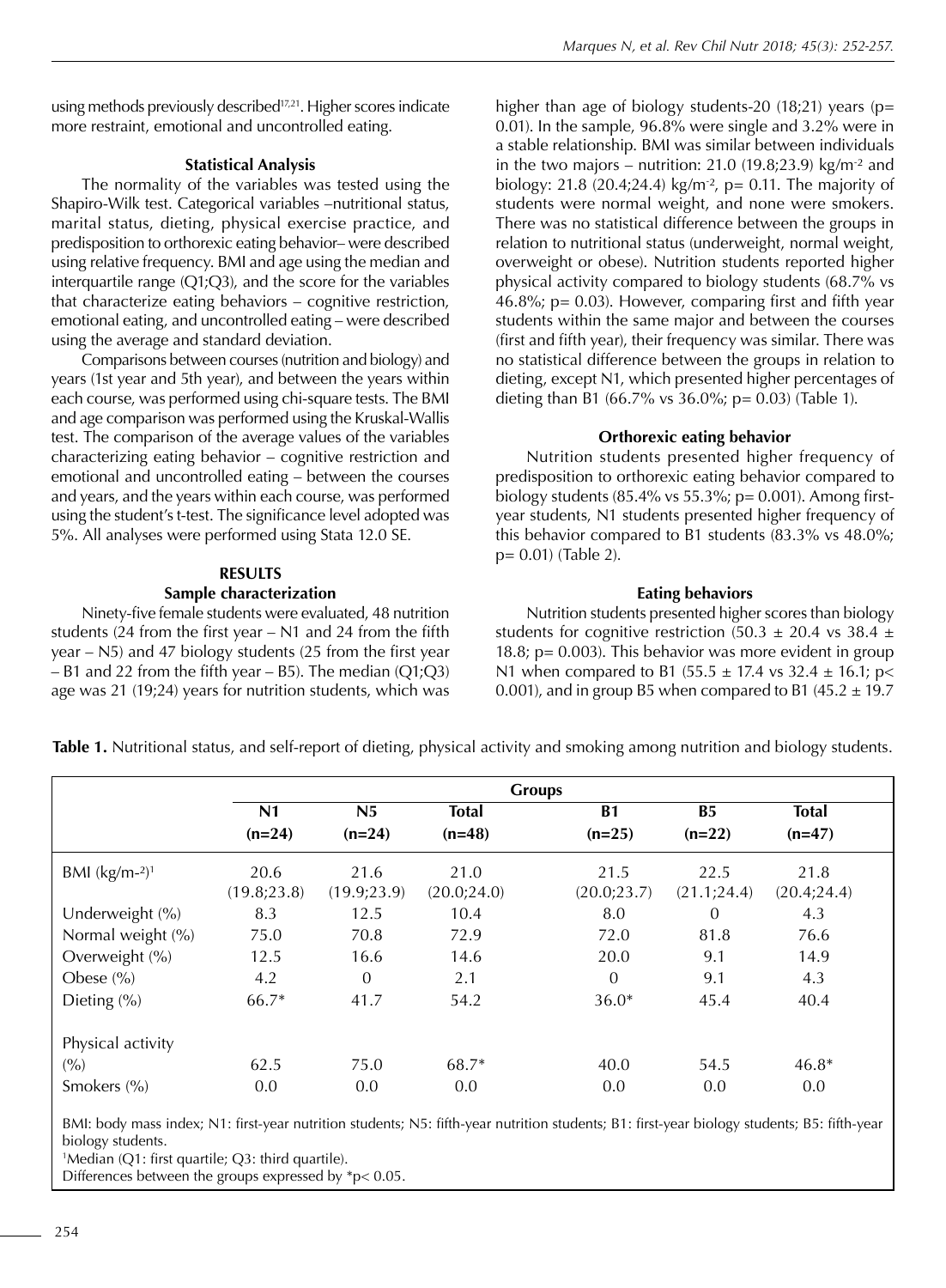vs  $32.4 \pm 16.1$ ; p< 0.05). In regard to emotional eating, N1 students presented higher score than N5 students (57.2  $\pm$ 32.5 vs  $39.8 \pm 19.4$ ; p< 0.05). As to uncontrolled eating, no statistical differences were found between groups (Table 2).

#### **DISCUSSION**

Undergraduate nutrition students had a higher predisposition to develop orthorexic eating behavior and dietary restraint compared to biology students. When the first-year students were compared, students majoring in nutrition presented a higher frequency of predisposition to orthorexic eating behavior and cognitive restriction, and self-reported more dieting compared to the biology students, while those in their final year showed no difference between the groups.

Similar results were found in a Swedish study that showed a higher predisposition to orthorexic eating behavior, evaluated by ORTO-15, in exercise science students compared to business students  $(84.5\% \text{ vs } 65.4\%; \text{ p} = 0.002)$ . These results reaffirm the idea that students enrolled in health and body-related courses seem to have a greater susceptibility to the development of orthorexic eating behavior<sup>22</sup>. However, another study, conducted with German students, did not find any difference between nutrition students and students in other majors with regard to orthorexic eating behaviour<sup>23</sup>.

The higher frequency of predisposition to orthorexic eating behavior in nutrition students can be explained by the social pressure to eat adequately and to be a model of healthy eating. Healthy eating does not consist only of eating food with great nutritional composition, it is important to consider other factors, such as family, culture, religion, environment, economy, as well as previous personal experience<sup>24</sup>. It is common to hear reports of surprise or even demands from family and friends when a nutrition student or nutritionist presents food habits that are not deemed as extremely adequate from a nutritional point of view<sup>25</sup>. Another relevant factor is that society frequently evaluates the work of nutritionists by their physical appearance and individual food choices, and not for their technical competence<sup>24,26,27,28</sup>. This social pressure can increase their predisposition to orthorexic eating behavior and eating disorders $24,27,29$ .

Magalhães & Mota<sup>30</sup>, observed, in a study with 64 first-year nutrition students, that there was an expectation of acquiring knowledge, throughout the course, regarding weight loss and health improvements, and that study would be the vehicle to finding the possible "miracle" of the ideal diet for weight loss. This findings can help to explain the higher predisposition to orthorexic eating behavior, dietary restraint and self-reported dieting in first-year nutrition students.

First-year nutrition students (N1) presented a similar frequency of predisposition to orthorexic eating behavior as those in their last year (N5). Previous studies with Brazilian students from both technical<sup>26</sup> and undergraduate courses<sup>3,31</sup> in nutrition have shown similar results. Our results show how important the discussion of the academic formation of nutritionists is. A study by Santos $32$  revealed that the practice of nutritional education is still focused on the transmission of knowledge concerning nutrients, and does not consider social and emotional influences. This bias can be a consequence

|                              |                   | <b>Groups</b>     |                  |                         |                   |                   |  |  |  |
|------------------------------|-------------------|-------------------|------------------|-------------------------|-------------------|-------------------|--|--|--|
|                              |                   | <b>Nutrition</b>  |                  | <b>Biology</b>          |                   |                   |  |  |  |
|                              | N <sub>1</sub>    | N <sub>5</sub>    | Total            | <b>B1</b>               | <b>B5</b>         | Total             |  |  |  |
|                              | $(n=24)$          | $(n=24)$          | $(n=48)$         | $(n=25)$                | $(n=22)$          | $(n=47)$          |  |  |  |
| Predisposition to orthorexic |                   |                   |                  |                         |                   |                   |  |  |  |
| eating behavior (%)          | $83.3*$           | 87.5 <sup>f</sup> | $85.4^{\delta}$  | $48.0*$                 | 63.6 <sup>£</sup> | $55.3^{\delta}$   |  |  |  |
| ORTO-15 score <sup>1</sup>   | $36.0*$           | $36.0^{\text{f}}$ | $36.0^{\circ}$   | $40.0*$                 | 38.0 <sup>£</sup> | $39.0^8$          |  |  |  |
|                              | (32.5; 39.0)      | (32.5; 38.0)      | (32.5; 39.0)     | (38.0; 41.0)            | (36.0; 42.0)      | (37.0; 41.0)      |  |  |  |
|                              |                   |                   |                  |                         |                   |                   |  |  |  |
| Cognitive Restriction        | $55.5 \pm 17.48$  | $45.1 \pm 22.1$   | $50.3 \pm 20.44$ | $32.4 \pm 16.1\delta^*$ | $45.2 \pm 19.7^*$ | $38.4 \pm 18.8$ ¥ |  |  |  |
|                              |                   |                   |                  |                         |                   |                   |  |  |  |
| <b>Emotional Eating</b>      | $57.2 \pm 32.5^*$ | $39.8 \pm 19.4^*$ | $48.5 \pm 27.9$  | $48.4 \pm 29.0$         | $41.2 \pm 21.1$   | $45.0 \pm 25.6$   |  |  |  |
|                              |                   |                   |                  |                         |                   |                   |  |  |  |
| Uncontrolled Eating          | $41.2 \pm 18.9$   | $36.3 \pm 16.6$   | $38.7 \pm 17.8$  | $42.5 \pm 13.2$         | $41.6 \pm 10.6$   | $42.1 \pm 12.0$   |  |  |  |

**Table 2.** Predisposition to orthorexic eating behavior, and cognitive restriction, emotional eating, and uncontrolled eating scores in nutrition and biology students.

N1: first-year nutrition students; N5: fifth-year nutrition students; B1: first-year biology students; B5: fifth-year biology students. 1 Median (Q1: first quartile; Q3: third quartile). Identical letters on the same line means statistical difference between the groups, expressed by: \*= p< 0.05; ¥, £= p< 0.01; δ= p< 0.001.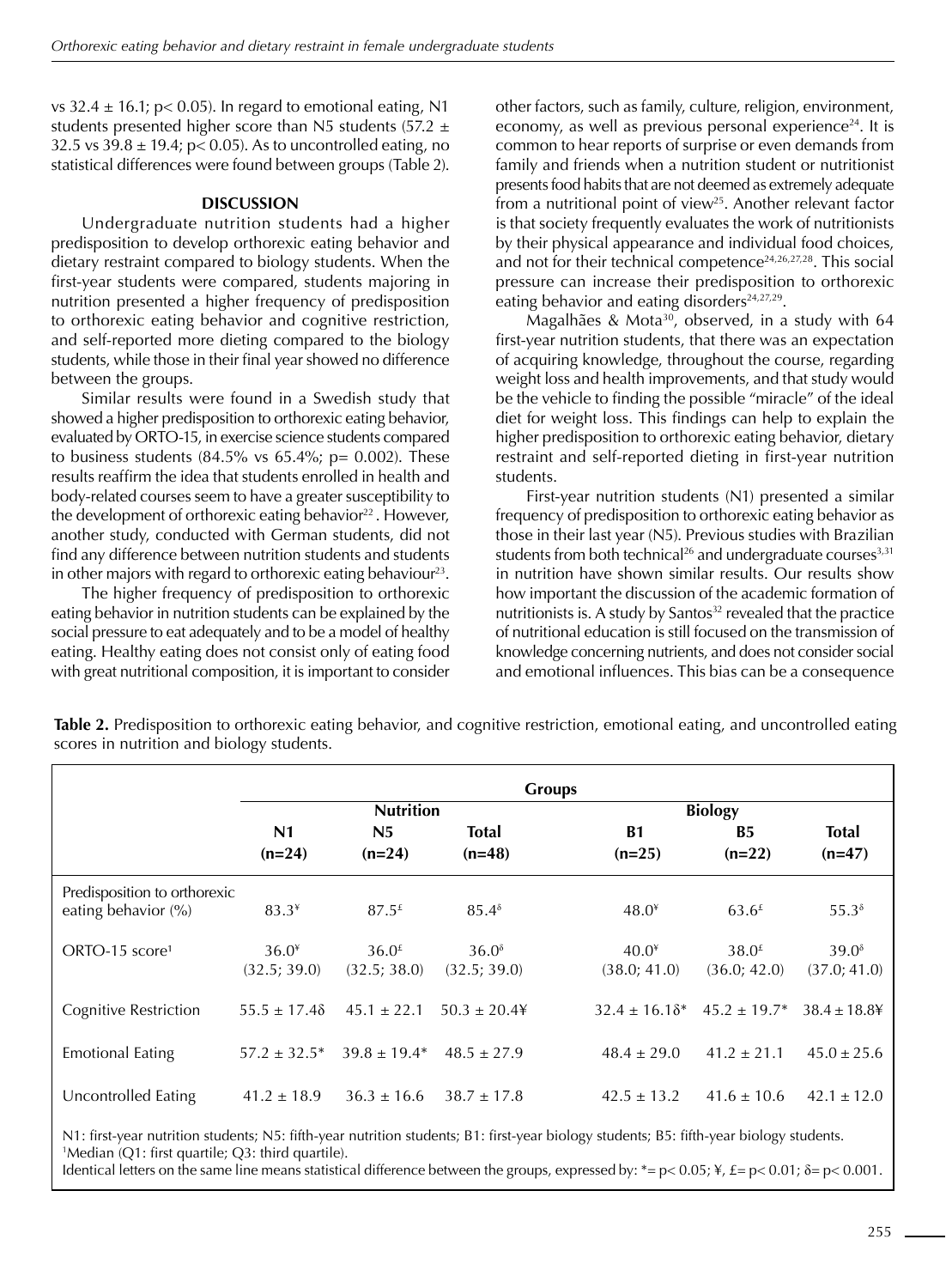of an academic formation that reinforces the personal and professional beliefs of nutritionists regarding dieting and dietary restraint, considering nutrient and calorie content only for the client.

This same bias was observed in the comparison of cognitive restriction among groups, which was higher in nutrition students compared to biology students, mainly for first-year students, similar to previous studies $23,33$ . Food restrictions and dieting are strategies commonly used for weight loss. People who follow diets, especially with restrictions on highly palatable foods, present irritability, anxiety, apathy, and lethargy<sup>34</sup> Thus, at the end of a restrictive period, which is often related to an emotional response, there is a tendency for uncontrolled and binge eating episodes. It is also common that the obsession directed towards foods that were prohibited and their excessive intake can lead to feelings of weakness, low self-efficacy, and low self-esteem in the individual $35$ .

Although among individuals considered restrained eaters it is common to find episodes of uncontrolled eating, no difference was found between the groups in the present study. These findings suggest that while cognitive restriction characterized by dieting is associated with healthy eating and the search for a thin, athletic body – practices that are in fact accepted and valued by society –uncontrolled eating is considered a deplorable behavior, as it is associated with a lack of control, and thus, weakness.

An important limitation of studies about orthorexia nervosa is the lack of a gold standard method or recognized criteria for its diagnosis. In light of this absence, instruments such as ORTO-15 are used, which are based on individual self-report. This can result in the overestimation of orthorexic eating behavior, because an individual with a dietary restraint over a limited time period or following a specific ideology, such as yogis or vegans, can be characterized as orthorexic6,36. Nutrition students can also be considered as a possible bias group, because they develop higher concern about eating that is not necessarily pathological. Taking such limiting factors into consideration, the decision was reached not to present the results as showing a prevalence of orthorexia nervosa, but as a predisposition to orthorexic eating behavior. Another important point is that this study was cross-sectional; it would be interesting to perform a longitudinal analysis involving the same students from the start to the end of the major in order to evaluate whether the results are maintained. This study was carried out with students from a public university from southeast Brazil, and hence, these results cannot be generalized to other regions of the country or to nutrition students from other countries and cultures.

#### **CONCLUSION**

Nutrition students presented a greater predisposition to orthorexic eating behavior and dietary restraints compared to biology students. Our most important finding is that there was a higher predisposition to orthorexic eating behavior

and dietary restraint among the first-year nutrition students compared to the first-year biology students. Our results serve as a warning of the importance of working on the technical training of these students, who will influence the eating habits of other people. In addition, it is necessary to create strategies for the prevention and control of the factors that predispose individuals to extreme eating behaviors, which can eventually harm the physical and emotional health of nutrition students.

#### **Acknowledgments**

*We gratefully acknowledge the National Council of Scientific and Technological Development (CNPq) for scholarship.*

*The authors declare that they have no conflicts of interest. All authors contributed to this paper. NAM Lemos have made an active contribution to the collection of data, and analysis and interpretation of the data and the drafting of the paper. AEM Rinaldi & RW Diez-Garcia have made an active contribution to the analysis and interpretation of the data and the drafting of the paper. FRO Penaforte & CC Japur have made an active contribution to the conception and design, and analysis and interpretation of the data and the drafting of the paper. All authors critically reviewed the manuscript and approved the final version submitted for publication.*

#### **REFERENCES**

- *1. Mahn HM, Lordly D. A Review of Eating Disorders and Disordered Eating amongst Nutrition Students and Dietetic Professionals. Can J Diet Pract Res 2015; 76(1): 38-43. doi:10.3148/cjdpr-2014-031.*
- *2. Alvarenga MS, Martins MCT, Sato KSCJ, Vargas SVA, Philippi ST, Scagliusi FB. Orthorexia nervosa behavior in a sample of Brazilian dietitians assessed by the Portuguese version of ORTO-15. Eat Weight Disord. 2012; 17(1):e29-35. http:// www.ncbi.nlm.nih.gov/pubmed/22751269.*
- *3. Souza QJOV de, Rodrigues AM, Souza QJOV de, Rodrigues AM. Risk behavior for orthorexia nervosa in nutrition students. J Bras Psiquiatr 2014; 63(3): 200-204. doi:10.1590/0047- 2085000000026.*
- *4. Bratman S. Health Food Junkies : Overcoming the Obsession with Healthful Eating. Broadway Books; 2000.*
- *5. Muñoz Sánchez R, Moreno AM. Orthorexia and vigorexia: are they new eating disorders? Trastornos de la Conducta Alimentaria 2007: 457-482. http://www.tcasevilla.com/ archivos/ortorexia\_y\_vigorexia.pdf.*
- *6. Koven NS, Abry AW. The clinical basis of orthorexia nervosa: emerging perspectives. Neuropsychiatr Dis Treat. 2015;11: 385-394. doi:10.2147/NDT.S61665.*
- *7. Moroze RM, Dunn TM, Craig Holland J, Yager J, Weintraub P. Microthinking about micronutrients: a case of transition from obsessions about healthy eating to near-fatal " orthorexia nervosa" and proposed diagnostic criteria. Psychosomatics. 2014, 56(4): 397-403. doi:10.1016/j.psym.2014.03.003.*
- *8. Dunn TM, Bratman S. On orthorexia nervosa: A review of the literature and proposed diagnostic criteria. Eat Behav. 2016; 21: 11-17. doi:10.1016/j.eatbeh.2015.12.006.*
- *9. American Psychiatric Association. DSM-5 Task Force. Diagnostic and Statistical Manual of Mental Disorders: DSM-5. American Psychiatric Association; 2013.*